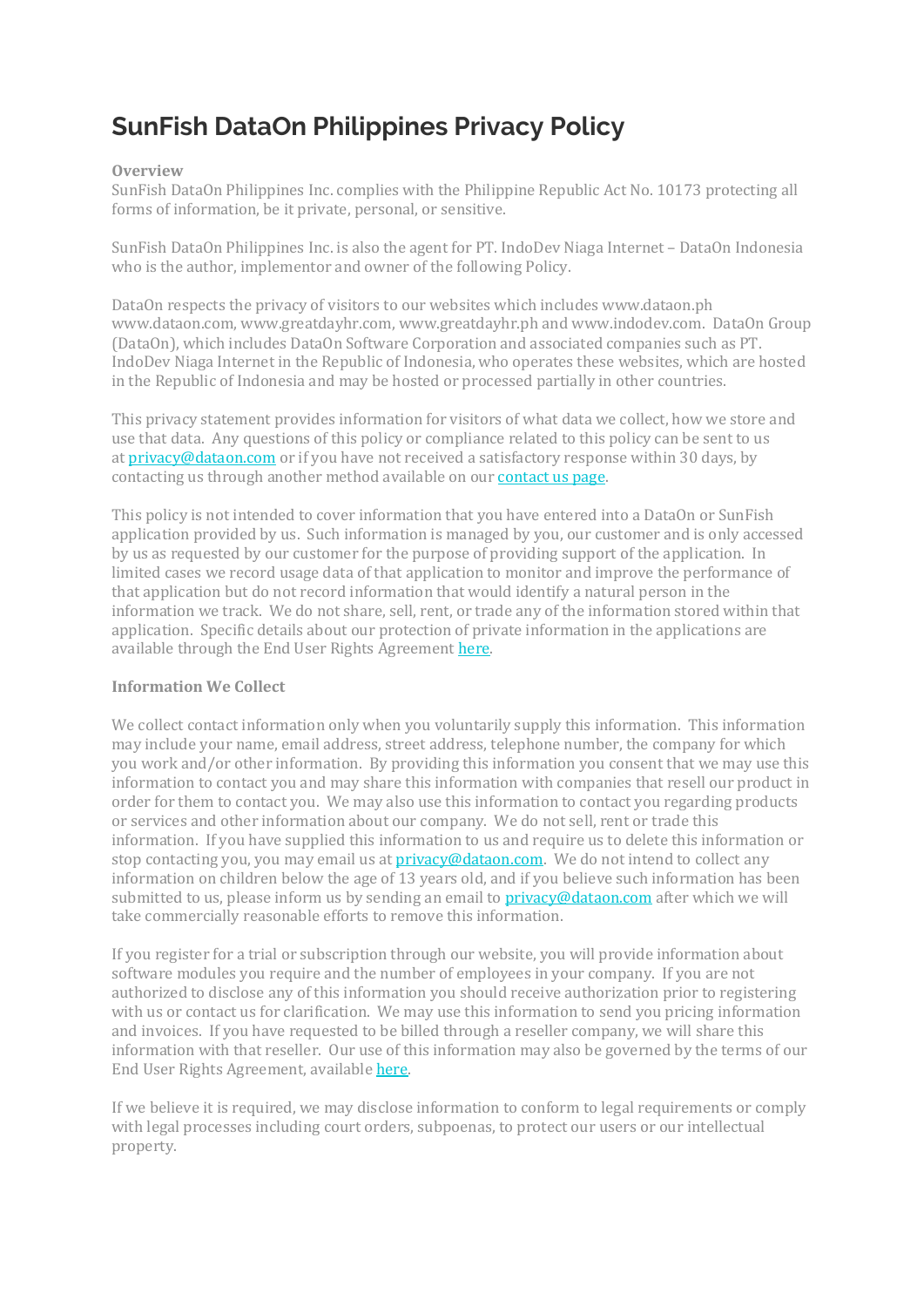We collect and log information on the usage of our website for the purpose of technical analysis and to improve the usability of our website. This information may include your IP address. We do not match this information to information about your identity.

#### **Third Party Websites**

Our website contains links to other websites that we do not control. We are not responsible for the privacy policy of those sites.

#### **Use of 'Cookies'.**

A cookie is a small file which is transferred to your computer to allow our website to identify you and authenticate your access to some sections of our website. If you do not wish to receive cookies you may set your web browser not to accept them. This may limit your ability to access some sections of the website. To learn more about disabling cookies, please visit the site below for your specific web browser:

– [Firefox](https://support.mozilla.org/en-US/kb/enable-and-disable-cookies-website-preferences?redirectlocale=en-US&redirectslug=Enabling+and+disabling+cookies) – [Chrome](https://support.google.com/chrome/answer/95647?hl=en) – Internet [Explorer](http://support.microsoft.com/kb/196955) – [Safari](http://support.apple.com/kb/PH5000?viewlocale=en_US&locale=en_US)

## **Opting Out**

If at any time you no longer wish to be contacted by us, please email us at [privacy@dataon.com.](mailto:privacy@dataon.com) We do not currently respond to automated "Do Not Track" signals.

#### **Advertising**

We do not currently display advertising from third parties through our websites or applications.

#### **Security**

We use industry standard methods to secure our website and information you submit. No technology is completely secure in transmission or storage and you should be careful about the information you submit.

Our sites use SSL data encryption for data sent to us and data sent to you.

Our technology delivers a high level of security to protect your data from intruders both within and outside the organization.

We operate our own Tier Three and Tier Four Data Centres with Hot and Cold Disaster Recovery Centres in different locations.

Sensitive Data stored on or systems is fully encrypted using the highest industry standards.

We never ask for or store credit card numbers directly.

Some types of services can be paid through a payment gateway provider that will store credit card numbers subject to their privacy policy which we do not control.

Payments can also be made by bank transfer to a virtual account in which case we do not receive information on the bank account from which you originated the transfer.